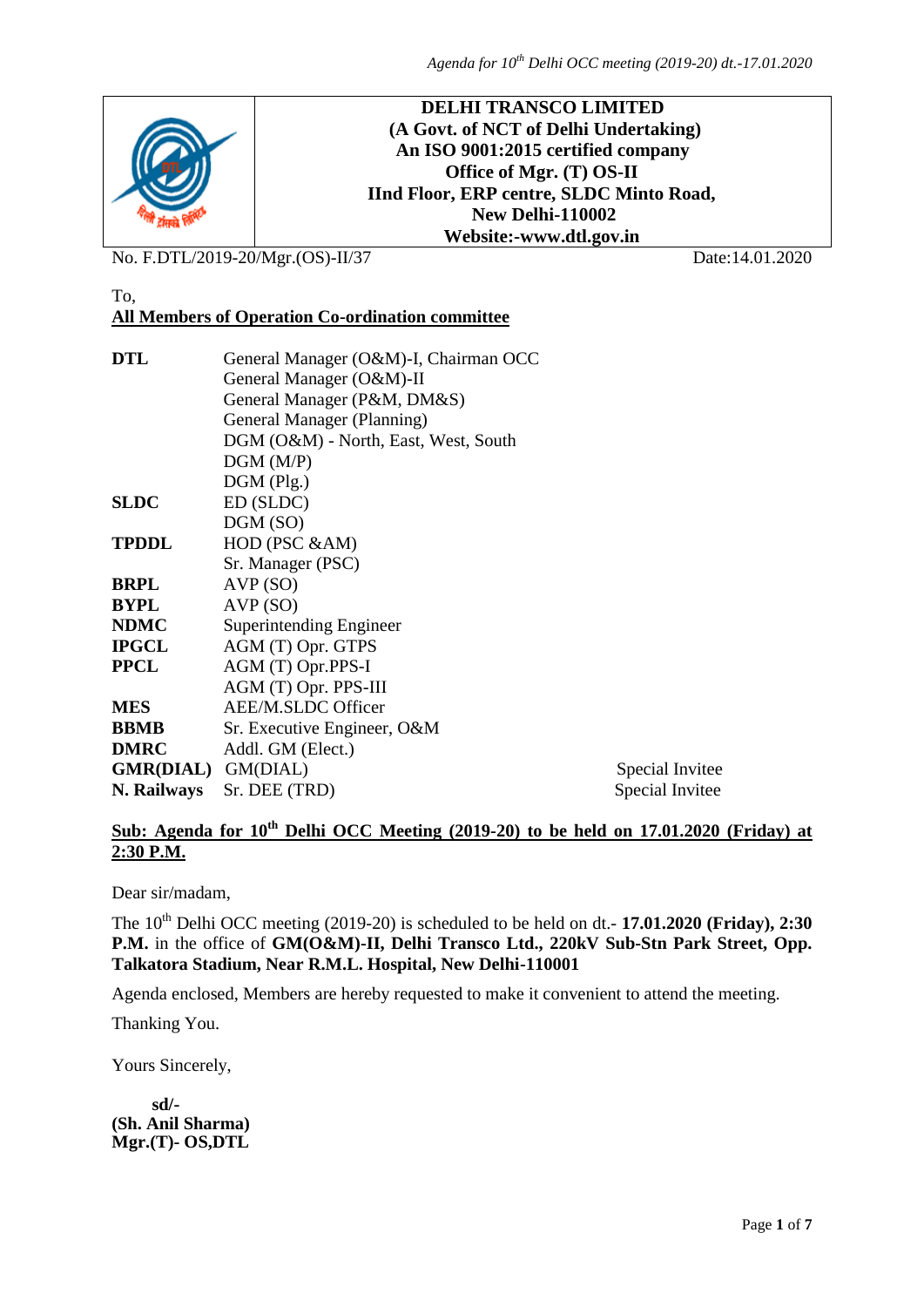## **DELHI TRANSCO LIMITED**

(Regd. Office: Shakti Sadan, Kotla Road, New Delhi-110002)

### **AGENDA FOR DELHI OCC MEETING NO. 10/2019-20**

| Date         | $\ddot{\cdot}$ | 17.01.2020                                    |
|--------------|----------------|-----------------------------------------------|
| <b>Time</b>  | $\ddot{\cdot}$ | $2:30$ PM                                     |
| <b>Venue</b> |                | O/o-GM(O&M)-II, Delhi Transco Ltd.,           |
|              |                | 220 kV Sub-Stn Park Street,                   |
|              |                | Opp. Talkatora Stadium, Near R.M.L. Hospital, |
|              |                | New Delhi-110001                              |

# **1. Confirmation of minutes of 9 th Delhi OCC meeting (2019-20) held on dated 20.12.2019.**

The 9<sup>th</sup> Delhi OCC meeting (2019-20) was held on 20.12.2019 in accordance with the agenda circulated vide letter dt: 18.12.2019. Minutes of the aforesaid OCC meeting were issued on 02.01.2020 and the same was also uploaded on DTL website.

### **2. DTL AGENDA:**

### **2.1 Proposed planned shutdowns of O&M, DTL for the month of February-2020.**

DTL O&M deptt. has proposed the planned shutdowns for the month of February-2020.

 **(OCC may deliberate)**

### **3. BRPL AGENDA:**

### **3.1 Handing over of feeders/ Ckts to other Discoms maintained by BRPL grids**

The below mentioned feeders are feeding the area of stated Discoms & it is maintained by BRPL grids.

### **(a) NDMC:**

- **1.** Ridge Valley to AIIMS "T" Off Kidwai Nagar.
- **2.** Kilori to AIIMS
- **3.** Sirifort to AIIMS

These feeders are feeding the NDMC area and maintained by BRPL.

### **(b) MES:**

- **1.** Ridge Valley to Khyber Line Ckt 1 & 2
	- i. These feeders are feeding the MES area and maintained by BRPL.
	- ii. In the recent past these feeders have been converted to underground feeders but subsequently encroached upon by NHAI by constructing drain over the cable.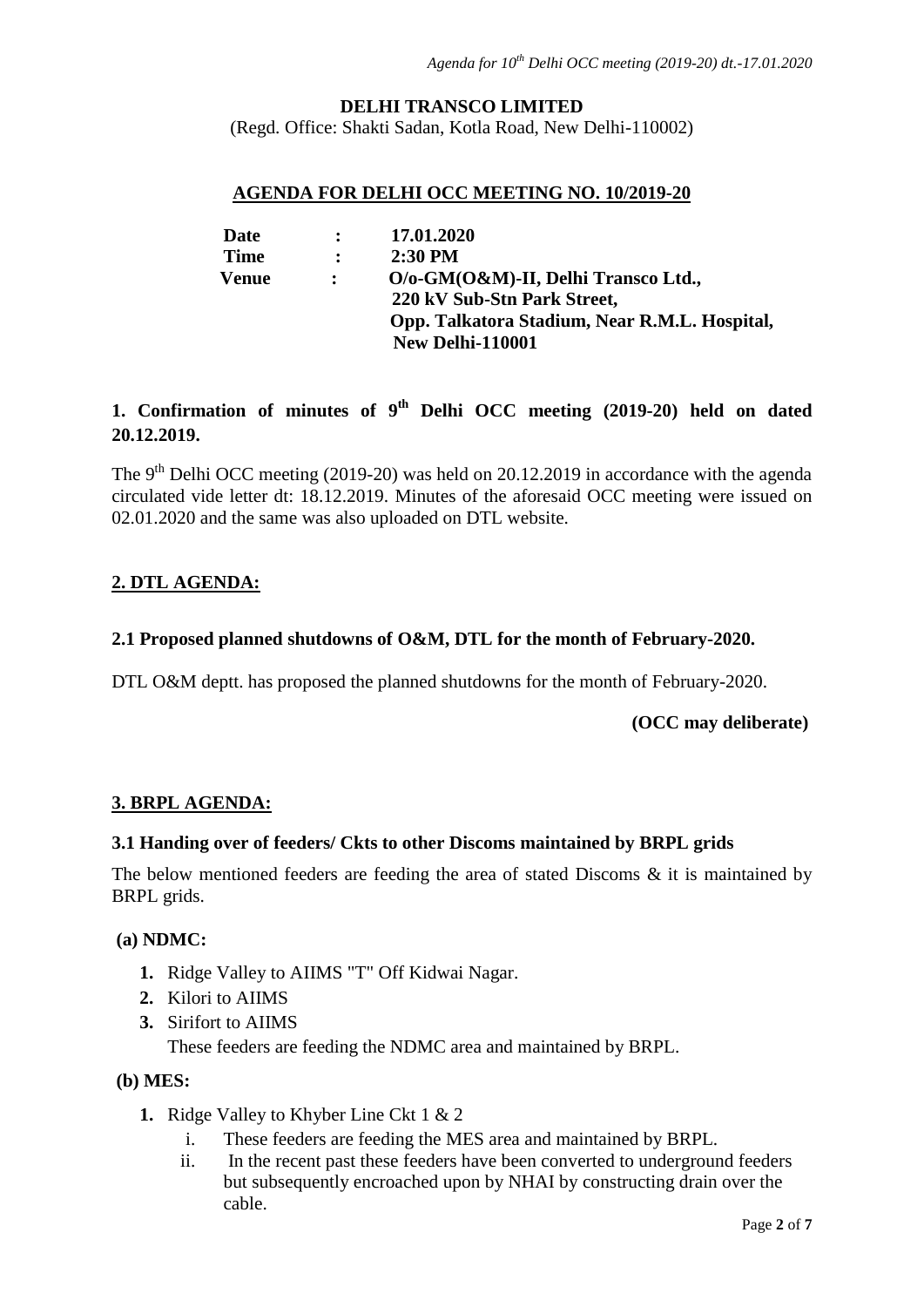iii. We have written couple of letters to MES that we will not be able to maintain these cables and henceforth these should be maintained by MES.

Over the past many years BRPL is maintaining these feeders and incurring maintenance cost for repairing these feeders whenever it gets faulty.

BRPL requesting NDMC, MES & DTL should take over of these feeders and maintain at their end.

### **(OCC may deliberate)**

## **3.2 Improvement in data connectivity between DTL grid stations and BRPL SCADA**

Due to recent amendments in DSM regulation (Amendment  $4<sup>th</sup>$  and  $5<sup>th</sup>$ ) applicable from 01.01.2019, we need to maintain accurate power scheduling. For this SCADA data is an important tool.

For this we need to establish strong communication system.

**(i)** It is proposed to establish Secondary link (RF) to increase the reliability and availability of communication between grid and SCADA control center. The secondary link is expected to improve the data connectivity issues and hence reduce the gaps between SCADA drawl data and ABT meter data. RF link shall be deployed though installation of towers at the DTL grid sub-stations.

**(ii)** Installation of FRTU along with IT rack at following locations.

- 1. 220 kV RK Puram
- 2. 220kV PPK-3
- 3. 400/220kV Mundka
- 4. 220kV IP
- 5. 220kV DIAL etc

**(iii)** Dedicated Port for BRPL to ensure reliable communication of data through ICCP.

BRPL requesting DTL/SLDC should allow us and give necessary permission for reliable communication establishment.

### **(OCC may deliberate)**

### **4. BYPL Agenda**

### **4.1 Change in CT ratio at Rohtak Road Grid of TPDDL**

BYPL requested to increase the ratio of CT at Rohtak Road Grid (TPDDL) from 400 Amps to 800 Amps for utilizing the full capacity of 33 kV DMS CKT during summer season.

### **4.2 Allocation of 33kV Pandav Nagar Ckt bay to BYPL from DMS grid.**

To meet the summer exigency, It is requested that the underutilized 33kV Pandav Nagar Ckt. from DMS Grid presently allocated to TPDDL may be re-allocated to BYPL so that newly proposed 33 kV feeder from 220kV Dev Nagar may be connected with DMS Grid at this bay location.

### **(OCC may deliberate)**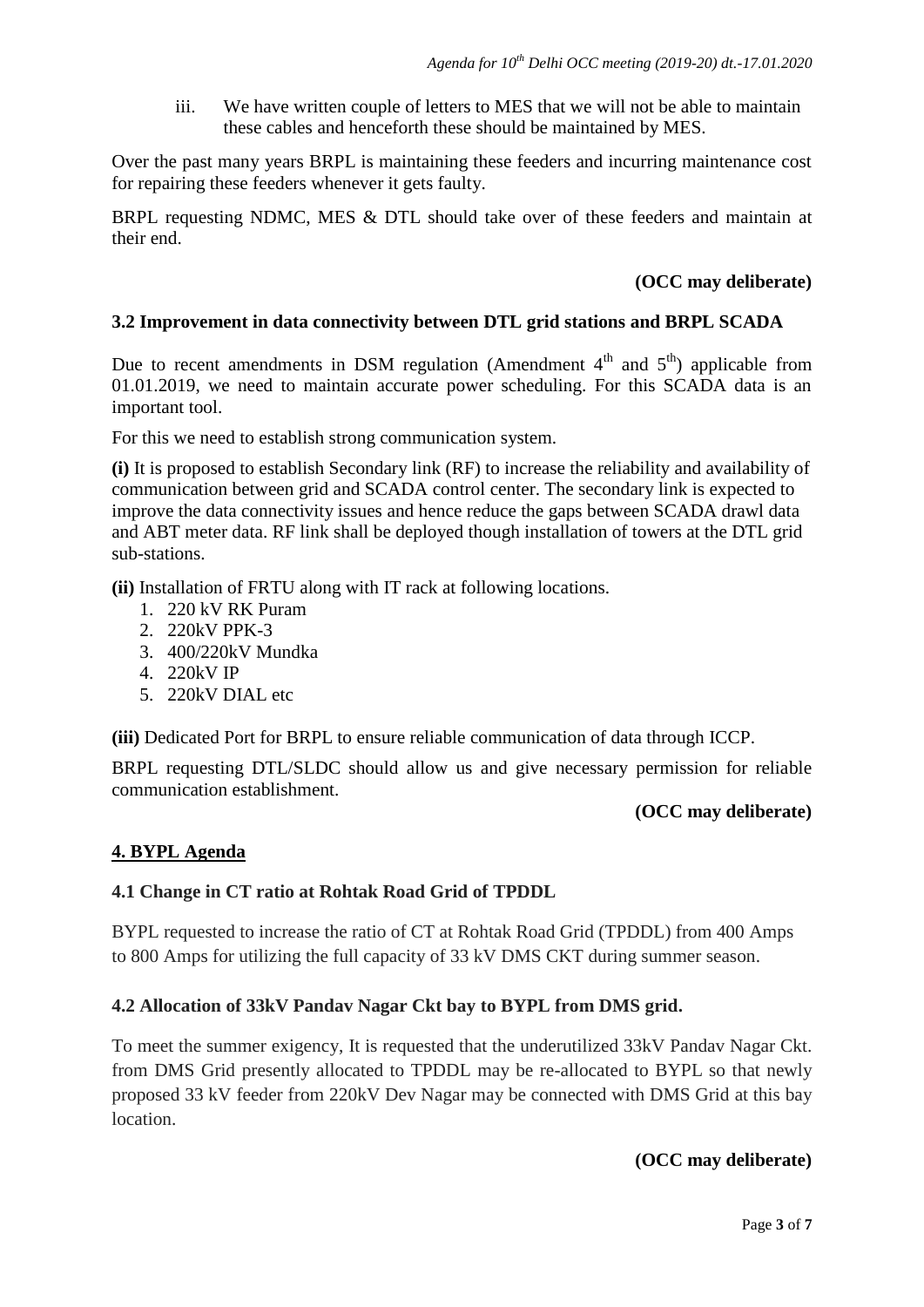# **5. Long/Recent Outage/Breakdown of Elements in Delhi power system.**

Members may update the latest status of following Long/Recent Outage/Breakdowns of elements in Delhi Power system as under:

| S.N | <b>Element's Name</b>                                                          | Discom/<br><b>DTL</b> | Date and<br><b>Time</b><br>of<br>outage | Status of outage as on 14.01.2020                                                                                                                                                                             |
|-----|--------------------------------------------------------------------------------|-----------------------|-----------------------------------------|---------------------------------------------------------------------------------------------------------------------------------------------------------------------------------------------------------------|
| 1.  | 66kV PARK STREET - RIDGE<br>VALLEY CKT.-I                                      | <b>BRPL</b>           | 01.06.2019                              | 'Y' PH. CABLE FAULTY.                                                                                                                                                                                         |
| 2.  | <b>RIDGE</b><br><b>VALLEY</b><br>33kV<br>$\blacksquare$<br>KHEBAR LANE CKT.-II | <b>BRPL</b>           | 01.06.2019                              | 'Y' PH. Single CABLE FAULTY.                                                                                                                                                                                  |
| 3.  | 33kV<br>LODHI<br><b>ROAD</b><br><b>EXHIBITION GR. CKT.-II</b>                  | <b>BRPL</b>           | 03.10.2019                              | 'B'PH. 2ND CABLE FAULTY.                                                                                                                                                                                      |
| 4.  | 220kV R.K.PURAM - 33kV JNU<br>CKT.                                             | <b>BRPL</b>           | 09.01.2020                              | 'R' PH. CABLE FAULTY.                                                                                                                                                                                         |
| 5.  | 66kV<br>MUNDKA - NANGLOI<br>CKT.                                               | <b>BRPL</b>           | 19.12.2019                              | 'Y' PH. CABLE FAULTY.                                                                                                                                                                                         |
| 6.  | 220kV PPK-II - 66kV HASTAL<br>CKT.-II                                          | <b>BRPL</b>           | 02.01.2020                              | 'B' PH. SINGLE CABLE FAULTY.                                                                                                                                                                                  |
| 7.  | 33KV<br>PEERA<br><b>GARHI</b><br>MUKHERJEE PARK CKT-II                         | <b>BRPL</b>           | 08.10.2019                              | 'Y' PH. SINGLE CABLE FAULTY. The<br>damaged section of U/G 33kV XLPE cable<br>termination at 220kV Peeragarhi will be<br>revived by DTL through GIS O.E.M. The<br>cost of repairing works to be bear by BRPL. |
| 8.  | 33kV PEERAGARHI - MADIPUR<br>CKT.                                              | <b>BRPL</b>           | 01.12.2019                              | 'R' PH. CABLE FAULTY.                                                                                                                                                                                         |
| 9.  | <b>PARSVNATH</b><br>MALL-<br>33kV<br>KAILASH<br>NAGAR<br>CKT(1ST<br>CABLE)     | <b>BYPL</b>           | 15.10.2019                              | 'R' PH. CABLE FAULTY.                                                                                                                                                                                         |
| 10. | 33kV<br><b>BAY</b><br>$-42$<br>(IP)<br><b>CONNAUGHT PLACE)</b>                 | <b>NDMC</b>           | 05.01.2020                              | 'R'PH. CABLE FAULTY.                                                                                                                                                                                          |
| 11. | 66kV RIDGE VALLEY - BAPU<br>DHAM CKT.                                          | <b>NDMC</b>           | 13.01.2020                              | 'Y'PH. CABLE FAULTY.                                                                                                                                                                                          |
| 12. | 315 MVA ICT-II at MUNDKA                                                       | <b>DTL</b>            | 29.09.2019                              | DUE TO FIRE, ICT BURNT. Tx taken over<br>process from Mandola is in progress and will<br>take about 2 months after reaching the site.                                                                         |
| 13. | 220/66kV 160MVA PR.TR.-III AT<br>220kV VASANT KUNJ                             | <b>DTL</b>            | 26.04.2018                              | TRANSFORMER BURNT DUE TO FIRE.<br>TO BE REPLACED.                                                                                                                                                             |
| 14. | GAZIPUR:-<br>220/66/33kV<br>100MVA PR.TR.-I                                    | <b>DTL</b>            | 22.03.2019                              | TRANSFORMER DISMANTLED<br><b>AND</b><br>SHIFTED TO RPH FOR TR.-II.                                                                                                                                            |
| 15. | 220/66 kV 100 MVA Tx-III at<br><b>NAJAFGARH</b>                                | <b>DTL</b>            | 03.10.2019                              | SHUT DOWN FOR DISMANTLING TO<br>ALLOW NEW 160MVA PR.TR.                                                                                                                                                       |
| 16. | 220kV MAHARANI<br>BAGH -<br>LODHI ROAD CKT.-I                                  | <b>DTL</b>            | 20.12.2019                              | <b>HTLS</b><br><b>SHUT</b><br><b>DOWN</b><br><b>FOR</b><br>RECONDUCTORING WORK.                                                                                                                               |
| 17. | KANJHAWALA :- 20MVA TR.-I                                                      | <b>DTL</b>            | 07.01.2020                              | <b>SHUT DOWN FOR OVERHAULING</b>                                                                                                                                                                              |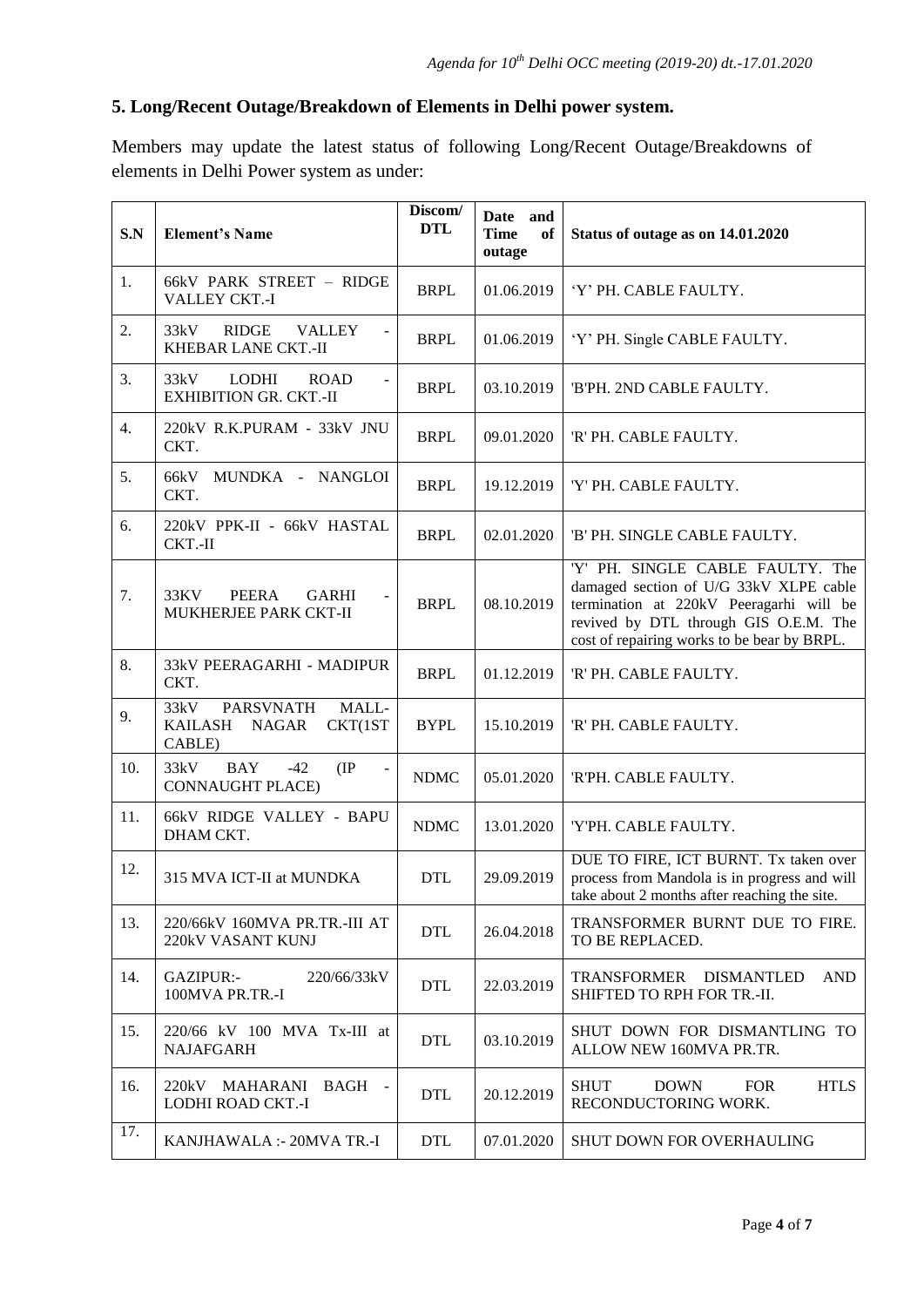# **Additional Agenda**

# **1. SLDC Agenda:-**

## **1.1 Implementation of Automatic Demand Management Scheme by Discoms.**

Refer S.No. 2.2 of 20th GCC MoM wherein NDMC had informed that their software for ADMS has been upgraded and under testing and work is linked with the IPDS project, for which efforts shall be made to complete at the earliest.

NDMC has informed telephonically that the works of ADMS are on hold due to some internal issues and progress shall be updated later.

NDMC shall update the latest status on ADMS.

# **(NDMC may update)**

# **1.2 Survival of Local Island at GTPS/ Pragati.**

During 20th GCC meeting as per MoM at S.No. 2.4 (9.12) following was discussed:-

"BYPL representative raised the issue of survival and subsequent synchronizing of local islanding at GT/ Pragati.

GCC advised DTL to carry out a joint visit with Discoms and IPGCL/ PPCL to analyze the requirements for sustaining Local Island at GT station". -

The matter was deliberated in the 12th (2018-19) Delhi OCC meeting held on 28.03.2019 and a committee comprising of following members was constituted for carrying out the above desired work at Pragati:-

(i) Sh. Satyendra Prakash, AGM(Elect./C&I), PPS-I, PPCL.

(ii) Sh. Hitesh Kumar, DGM(OS), DTL.

(iii) Sh. B.L. Gujar, DGM (Prot.), DTL.

(iv) Sh. Deepak Kumar, AM(T)-Pragati, DTL.

In 9<sup>th</sup> Delhi OCC meeting (2019-2020), the Committee informed that 220 kV Pragati O&M (DTL) and PPCL will execute the arrangement in consultation with protection department. This scheme is expected to be implemented by 15.01.2020.

### **(DTL & PPCL may update the progress please)**

### **1.3 High Voltage Operation of the Grid during winter nights.**

The High Voltage issues have been faced in Delhi System. This is because of decrease in demand in recent month especially in night hours. During past winter season, it has been observed high voltage conditions and injection of reactive power to the grid causing heavy penalty in NRPC reactive account.

Following steps were in practice to control the injection of reactive power: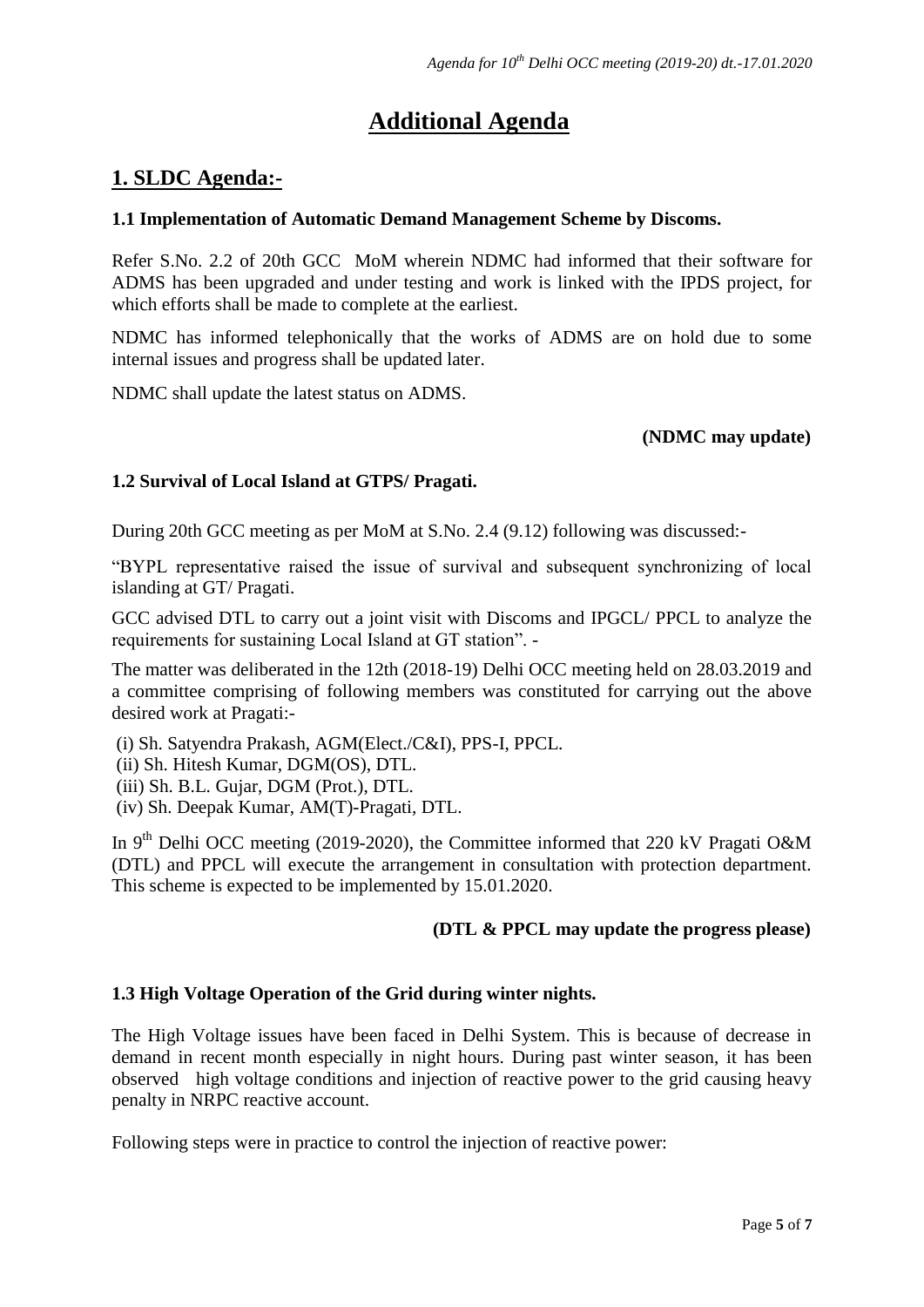a. Switching off the capacitors at all the Substations of Delhi, but during winter season proper monitoring of the same is yet to be put in place.

b. Transformer taps optimization by DTL and DISCOM.

c. Monitoring of all 400/220kV ICTs and taking actions wherein VAR flows are observed from 220kV to 400kV side. In this respect reactive energy accounts could also be monitored. d. Opening of lightly loaded transmission cables/ transmission lines keeping reliability in

e. Absorption of reactive power by generating units.

(a) The details of NRPC reactive account from 01.04.19 onwards are as under:

### **(All figures are in Lakhs)**

focus.

| <b>S. No.</b>  | <b>Month-2019</b> | Payable (Approx.) | <b>Receivable Approx.)</b> |
|----------------|-------------------|-------------------|----------------------------|
|                | April             | 3.98417           | 2.81436                    |
| $\overline{2}$ | May               | 19.04866          | 4.72369                    |
| 3              | June              |                   | 42.7036                    |
| $\overline{4}$ | July              | 9.95309           | 39.25774                   |
| 5              | August            | 27.1466           | 1.10855                    |
| 6              | Sept              | 80.84053          | 0.49756                    |
| 7              | Oct               | 330.368           |                            |
| 8              | <b>Nov</b>        | 308.35            |                            |
| <b>Total</b>   |                   | 779.69105         | 91.1055                    |

(b) The details of Reactive energy charges of Delhi DISCOMs for FY 2019-20:

| S.<br>No.      | Month-<br>2019 | <b>Billed Amount (in Rs.)</b> |             |              |             |            |           |
|----------------|----------------|-------------------------------|-------------|--------------|-------------|------------|-----------|
| <b>DISCOM</b>  |                | <b>BYPL</b>                   | <b>BRPL</b> | <b>TPDDL</b> | <b>NDMC</b> | <b>MES</b> | <b>NR</b> |
|                | April          | 1191712                       | 6767136     | 5250900      | 199216      | 234987     | 157804    |
| 2              | May            | 1254743                       | 2028028     | 1879780      | 241483      | 186963     | 142202    |
| 3              | June           | 532440                        | 2208118     | 1421653      | 926695      | 315665     | 70151     |
| $\overline{4}$ | July           | $-137750$                     | 2740645     | 1258528      | 1109467     | 305327     | 93512     |
| 5              | Aug            | 855776                        | 1889133     | 1504274      | 492767      | 368779     | 106967    |
| 6              | Sept           | 279473                        | 2083766     | 2090407      | 618613      | 313853     | 113680    |
| 7              | Oct            | 2172376                       | 6449528     | 8461519      | 133980      | 151061     | $-3204$   |
|                | <b>Total</b>   | 61,48,770                     | 2,41,66,354 | 2,18,67,061  | 37,22,221   | 18,76,635  | 6,81,112  |

The 15 Nos of 220 kV lines were opened on daily basis at night hours whereas 22 Nos of 66 kV ckts of BRPL & 32 Nos of 66 kV and 33 kV ckts of BYPL were also opened.

DTL is requested to expedite the process of tendering works and execution of project related to Reactors as suggested by CEA.

Discoms are requested to do reactive study in their network and share the plan of installation of shunt reactors in their respective areas.

### **(OCC may deliberate)**